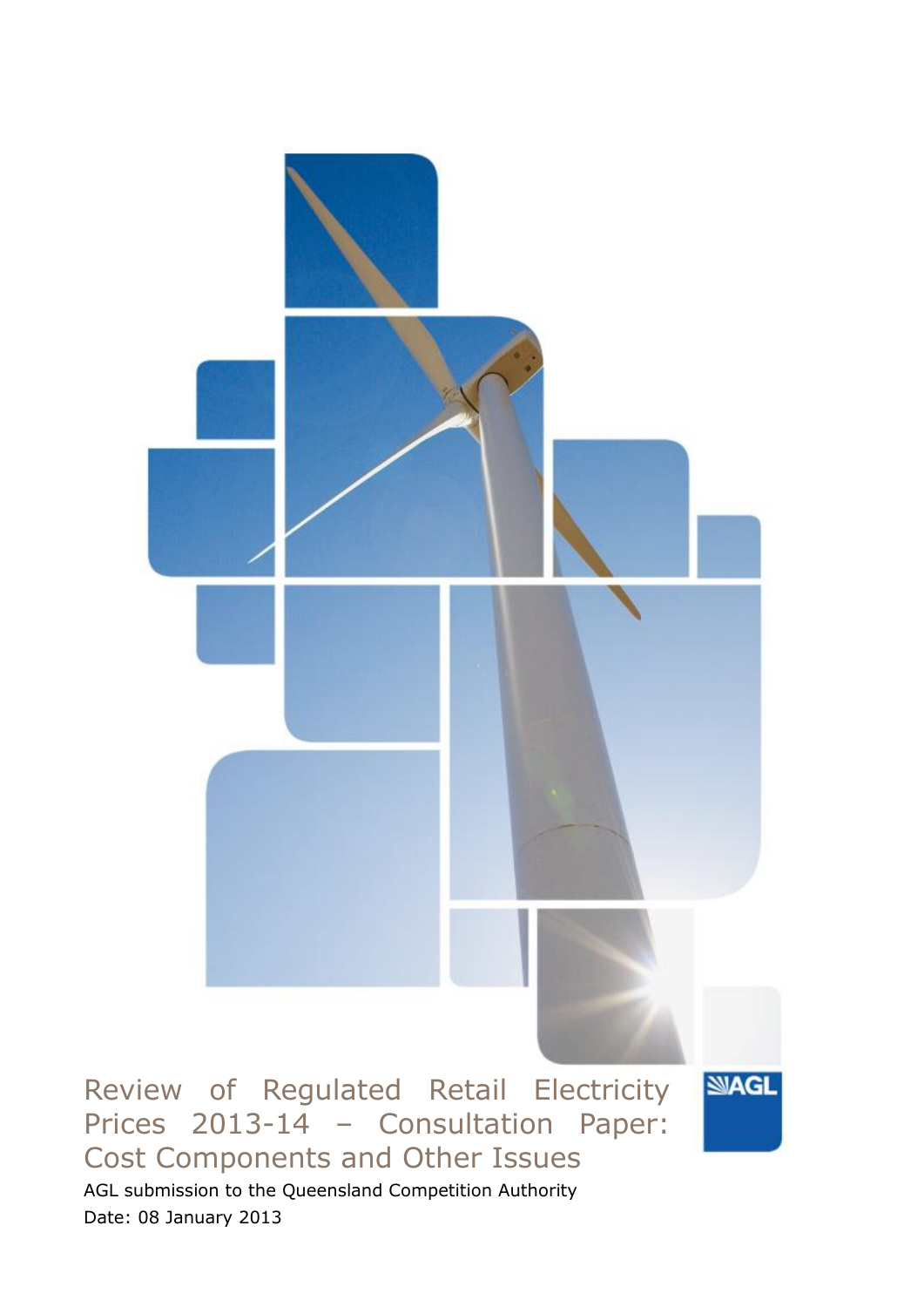# **Table of Contents**

| 1. |  |
|----|--|
| 2. |  |
|    |  |
|    |  |
|    |  |
|    |  |
|    |  |
|    |  |
|    |  |
|    |  |
|    |  |
|    |  |
|    |  |
|    |  |

**SIAGL**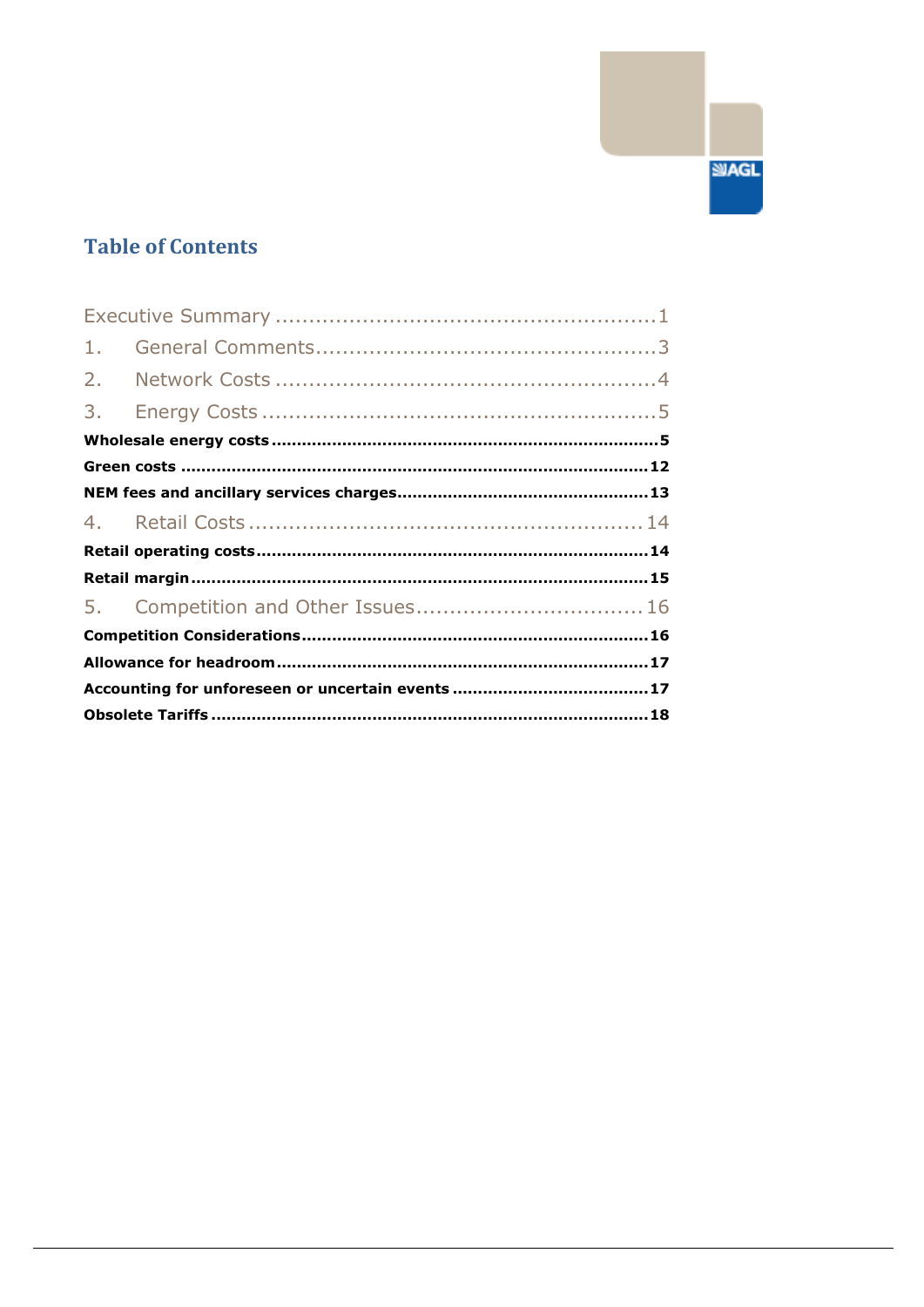# <span id="page-2-0"></span>Executive Summary

AGL welcomes the opportunity to provide feedback on the Consultation Paper, Regulated Retail Electricity Prices 2013-14, Cost Components and Other Issues (*Consultation*  **Paper**). AGL looks forward to continuing to work closely with the Queensland Competition Authority (*the QCA*) through the next stages of the process to set the 2013-14 notified prices.

#### **General Comments**

AGL understands that the QCA is planning to follow the approach for setting energy costs that was used in its regulated price determination in 2012-13.

AGL remains concerned that this approach does not deliver the optimal long-term policy settings for consumers and industry. The recent weakening of competition in the Queensland retail electricity market, as highlighted by the lower switching rates for customers compared to other jurisdictions, is a result of this.

#### **Energy Costs**

AGL firmly believes the calculation of the wholesale energy cost (*WEC*) using a marketbased approach needs to ensure that the WEC is not less than the long run marginal cost (*LRMC*) of electricity generation. AGL again notes that adopting this approach within the three year period of the Delegation would limit short-term volatility in retail prices and provide longer-term certainty for the retail industry.

However, AGL understands that the QCA is reluctant to move away from its current market-based approach for 2013-14, and for the remaining years covered by the Delegation. AGL has significant concerns with the proposed market-based approach, in particular that the way in which the load and spot prices have been simulated is flawed. AGL has therefore attempted to identify areas within the proposed methodology which need to be improved including:

- development of load traces that better capture historic weather variability;
- ensuring the scaling of system and settlement loads to match AEMO forecasts does not flatten the simulated load shapes and therefore underestimate hedging costs;
- the derivation of contract prices from periods where carbon was not incorporated and accounting for the impact of limited liquidity in the Queensland futures market; and
- that the modelling results over the 462 year simulation need to produce a realistic range of outcomes. Based on the preliminary results presented by ACIL Tasman on 19 December 2012:
	- $\circ$  ACIL seems to suggest that the average cost under a hedging position will fall below the average cost of a retailer exposed to the simulated spot market. Reducing risk comes at a cost so it is nonsensical to suggest that it is cheaper to do so; and
	- o The suppressed variability in the NSLP load (resulting from the load scaling methodology) combined with the contract strategy used has ensured that a retailer would not suffer any significant exposure to spot prices in a single one of the 462 cases modelled. While the contract strategy might be considered conservative, the observed historic variability in the NSLP load means that the EPC results appear unrealistic and this leads AGL to question the reasonableness of the ACIL methodology.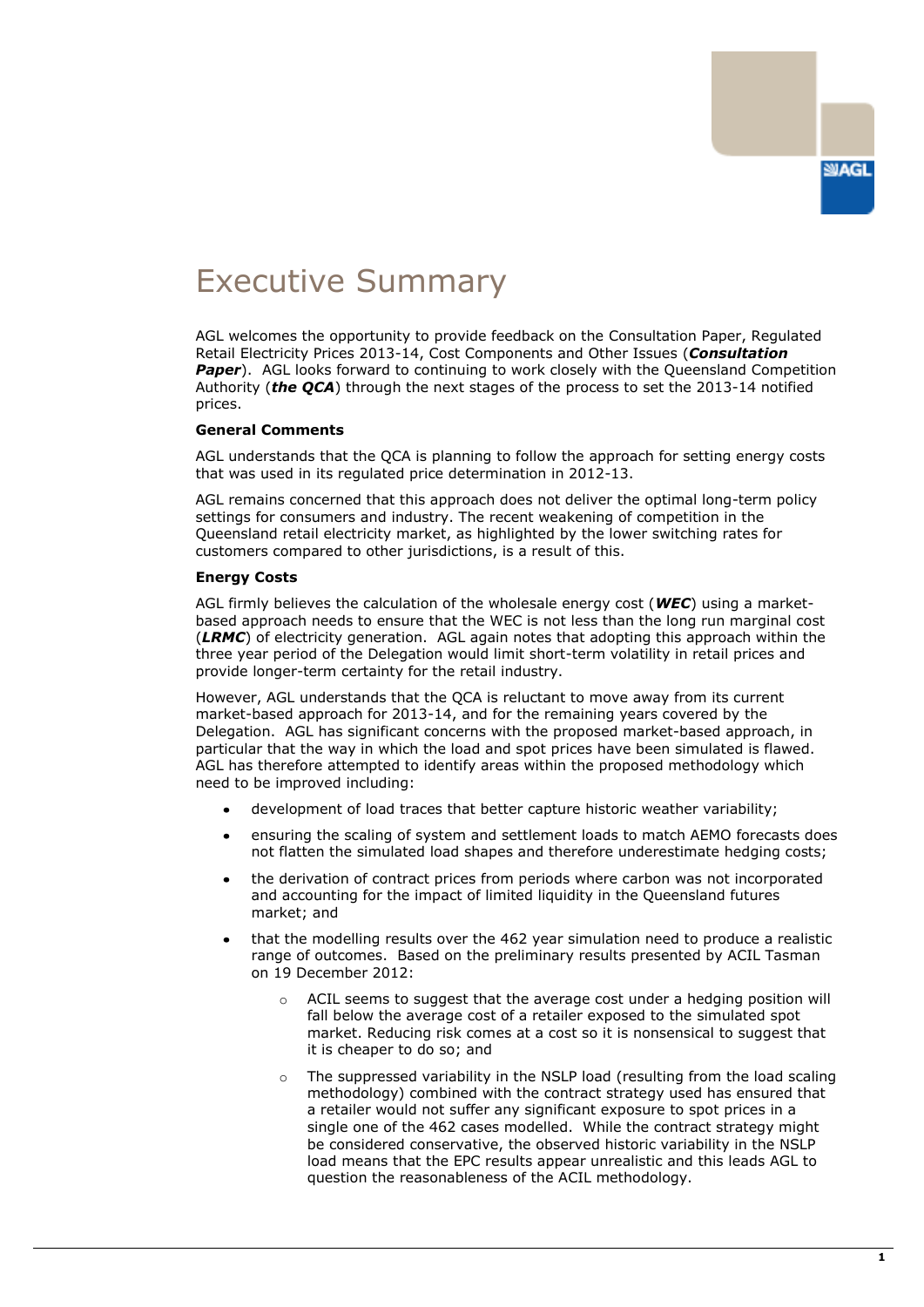Due to the issues identified in ACIL"s preliminary results, it is critical that stakeholders have the opportunity to fully understand the modelling approach used. AGL has set out the information which should be provided by QCA/ACIL to ensure that stakeholders can conduct a detailed analysis of the results in the Draft Determination.

AGL has also provided comments on the other components of the energy cost including green schemes and other fees and charges.

#### **Retail Costs, Margin and Headroom**

AGL supports the QCA benchmarking framework. However, AGL has publicly reported a number of measures of operating costs per customer, and on a fully allocated basis the cost is higher than the current QCA benchmark.

Similarly, the retail margin of 5.4% is based on the decision by IPART in the 2010 review of regulated retail electricity prices, but AGL still considers that this underestimates the risk in Queensland based on the current method used by the QCA to estimate the WEC. A higher margin should be allowed unless the QCA reverts to using "LRMC as a floor" to the WEC as was the case in the IPART 2012 review of regulated retail electricity prices.

As well as retail margin, the level of headroom in the retail tariffs needs to be maintained at a minimum of 5 per cent to ensure a sustainable level of competition. Any reduction in headroom or increase in risk will continue to erode retail competition and run the risk of undermining the reforms to the Queensland energy market.

To reduce some of the risk inherent in the current framework, AGL encourages the QCA to introduce a cost pass through mechanism to allow costs, such as the under-recovery in SRES costs that seems to occur on an annual basis, to be recovered by retailers.

AGL looks forward to working with the QCA during this consultation process to ensure the 2013-14 notified prices are cost-reflective and facilitate the further development of competition in the Queensland market.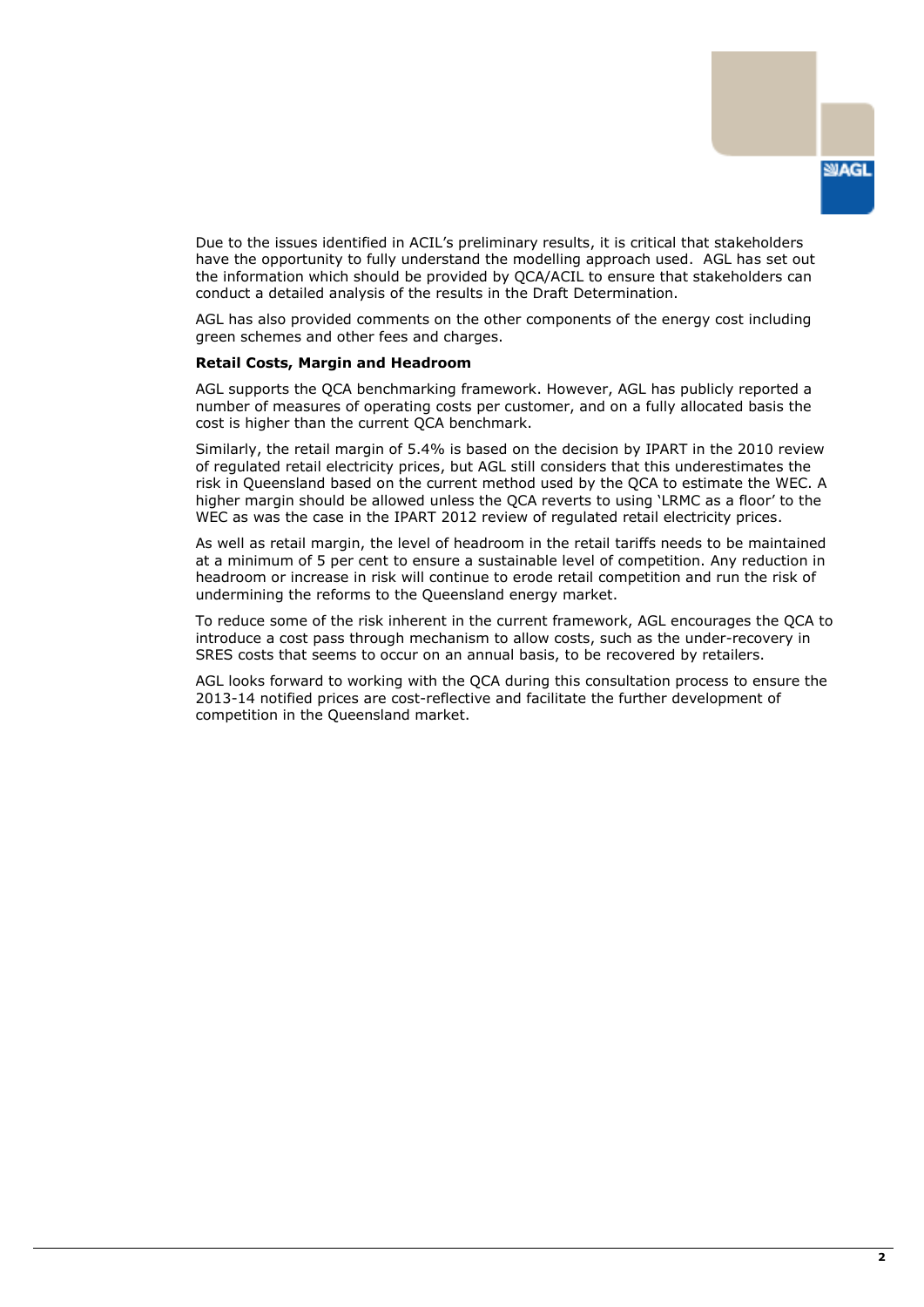

# <span id="page-4-0"></span>1. General Comments

AGL Energy Ltd (*AGL*) welcomes the opportunity to provide comments to the Queensland Competition Authority (*the QCA*) on the Interim Consultation Paper, Regulated Retail Electricity Prices 2013-14, Cost Components and Other Issues (*Consultation Paper*).

## **Retail competition and deregulation**

In the context of the commitment to phase out retail price regulation set out in the Australian Energy Market Agreement, $1$  AGL is firmly of the view that the objective of the three year Delegation should be to set notified prices in a manner that will best facilitate a move to full retail market deregulation.

AGL notes that since the release of the Consultation Paper the South Australian Government has announced the removal of the regulated retail electricity price from 1 February 2013. AGL considers that it is imperative that the QCA ensures that through the period of the Determination (i.e. 2013-2016) that prices are set to promote competition in line with the Delegation.

### **Importance of the regulated price in a competitive market**

Following the outcome of the Judicial Review application by Origin Energy regarding the cost of energy approach used by the QCA in making its 2012-13 Regulated Retail Pricing Determination, AGL understands that the QCA does not intend to change its current approach for setting energy costs used in the regulated price. AGL remains concerned that the current approach does not deliver the optimal long-term policy settings for consumers and the industry alike.

Having said this, it is important that regulatory policy settings are predictable and transparent so as to minimise regulatory uncertainty, which in turn will allow retailers to plan for the medium to long-term. They are critical in ensuring the sustainability of competition in the retail energy market. As noted by the QCA, and other regulators, regulated prices alone cannot protect consumers from electricity price increases, however retail competition can provide consumers with greater choice and in turn ensure that prices are restrained by competitive pressures.

## **Structure of Submission**

-

In this paper, AGL has responded to the Consultation Paper in the following structure:

- Section 2 discusses network costs;
- Section 3 considers the range of issues in establishing the energy purchase cost allowance;
- Section 4 discusses the retail operating cost allowance and retail margin; and
- Section 5 comments on retail competition in the Queensland electricity market and other considerations.

 $1$  Standing Council on Energy and Resources, Australian Energy Market Agreement (As Amended) Clause 14.11.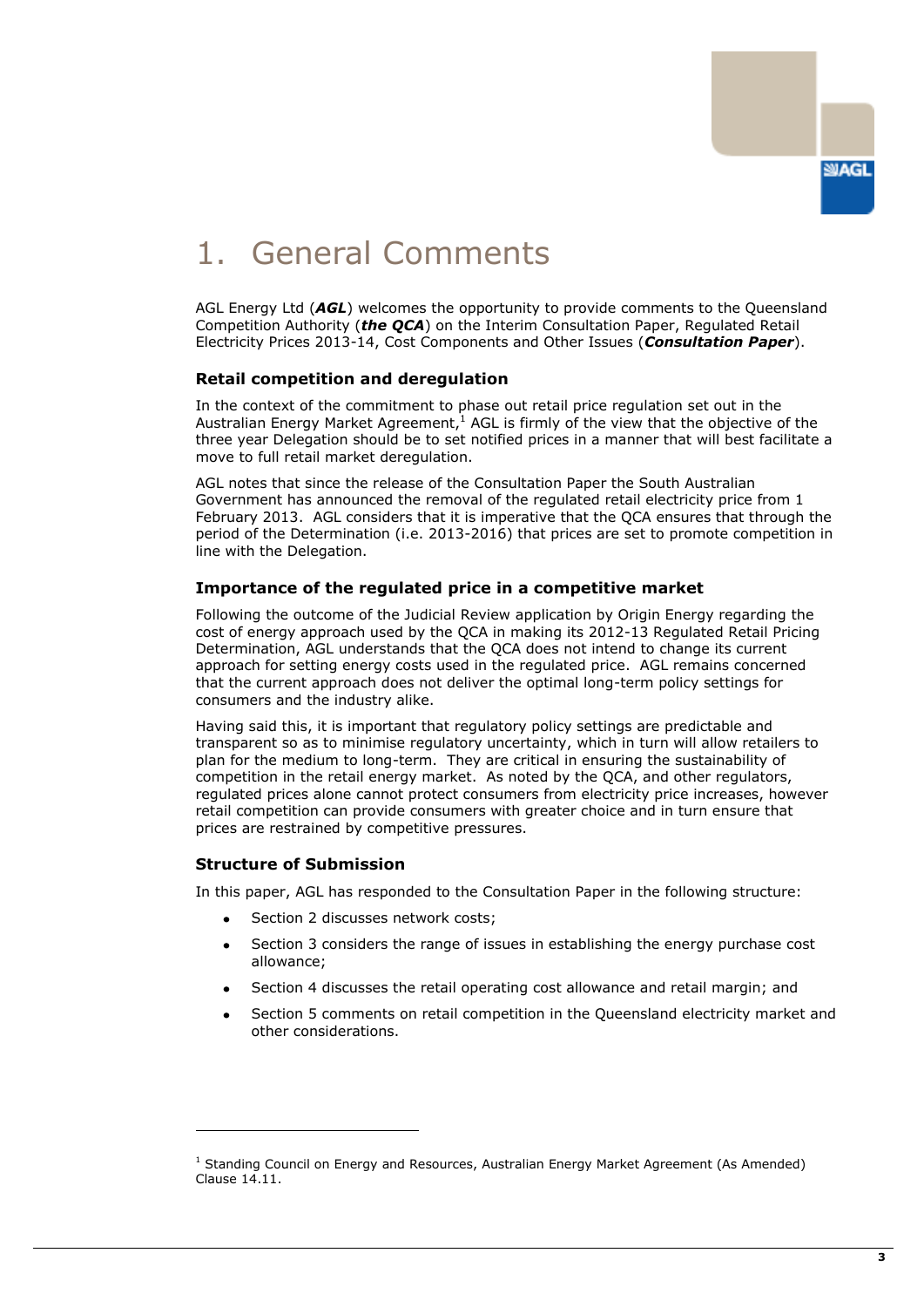

# <span id="page-5-0"></span>2. Network Costs

In light of the Queensland Government's uniform tariff policy it is appropriate that small customer tariff pricing is based upon Energex's network tariffs.

AGL also notes that currently the timing of the confirmation of network prices can pose difficulties for the QCA in setting regulated retail tariffs. AGL support the changes to the National Electricity Rules (NER) recently proposed to the AEMC by IPART. For 2013-14, AGL agrees with the QCA proposal to use the Energex and Ergon network tariffs as proposed to the AER in April. If these network tariffs were to change between their submission to the AER and the publishing of regulated prices, AGL would suggest that the QCA should update its retail prices accordingly.

Of course, if the Queensland distribution networks are planning to make any structural or other such significant changes to its network tariffs in 2013-14 then AGL would expect it to provide immediate notice to the QCA and market participants as it may have serious consequences on the QCA"s price determination process.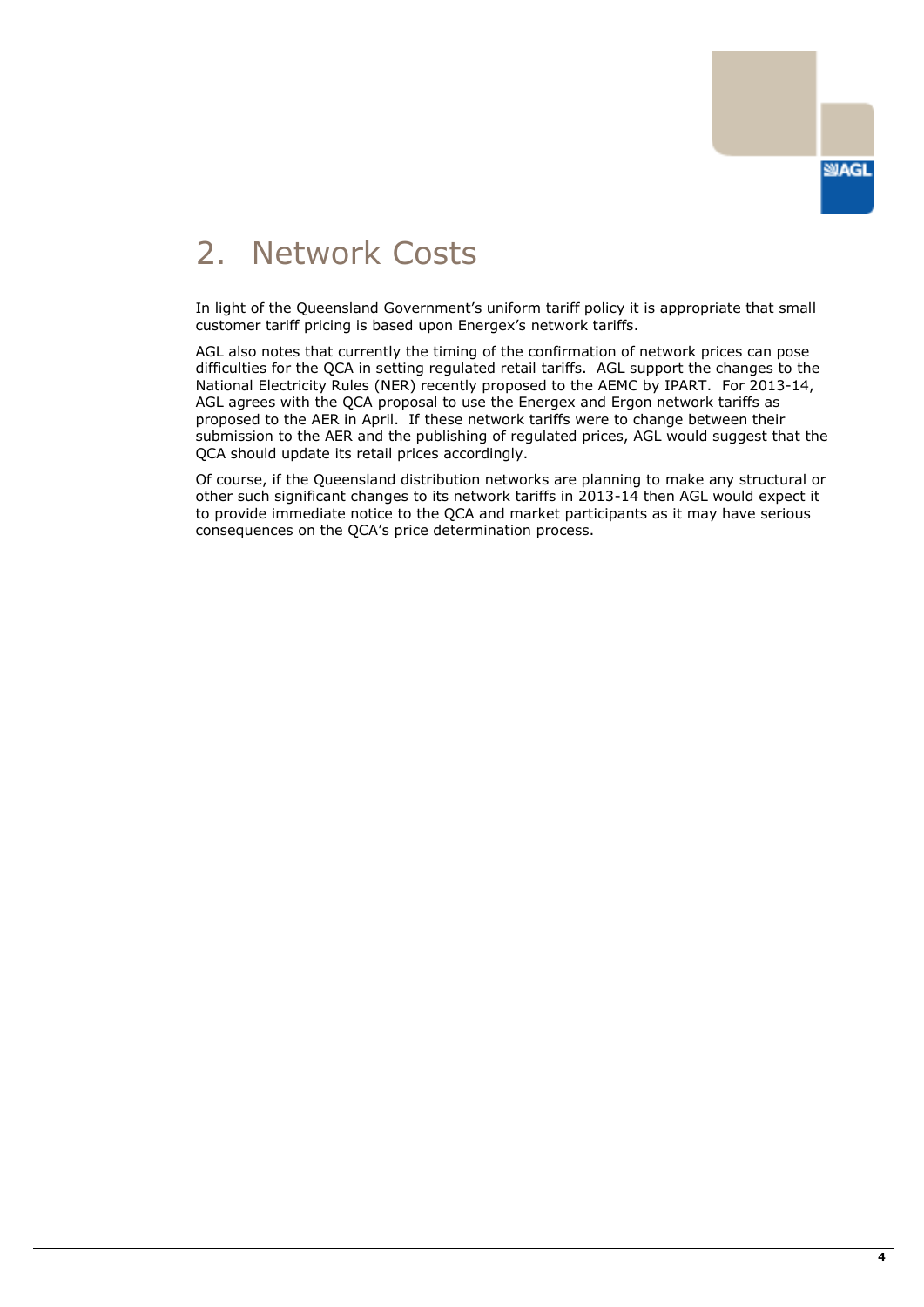# <span id="page-6-0"></span>3. Energy Costs

# <span id="page-6-1"></span>**Wholesale energy costs**

AGL continues to advocate for the calculation of the wholesale energy cost (*WEC*) using a market-based approach whereby the WEC should not be less than the long run marginal cost (*LRMC*) of electricity generation. AGL again notes that adopting this approach within the three year period of the Delegation would limit short-term volatility in retail prices and provide longer-term certainty for the retail industry.<sup>2</sup> The QCA suggested that other regulators and Governments are showing a preference for a market-based approach. AGL would highlight that recently regulators and Governments have also moved to reduce the impact of retail price regulation with the South Australian Government removing price regulation from 1 February 2013 and IPART proposing an "opt-in" model for regulated retail prices for the 2013-16 Determination period – a short-term approach to setting regulated retail electricity prices is at odds with this trend.

However, AGL understands that the QCA is reluctant to move away from its current market-based approach for 2013-14, and for the remaining years covered by the Delegation. The QCA has noted in the Consultation Paper that "it is open to suggestions from stakeholders on how that framework might be improved". AGL has reviewed the report by ACIL Tasman *Estimated energy costs for use in 2013-14 electricity retail tariffs, December 2012* (*ACIL Draft Report*) and the presentation entitled *Energy cost estimates – Approach and preliminary results* (*ACIL Workshop Slides*) presented at the Workshop on 19 December 2012.

AGL has significant concerns that the preliminary results provided in the ACIL Workshop Slides demonstrate that the proposed methodology is flawed and will not adequately represent a retailers 2013-14 energy purchase costs. In this section AGL has detailed a number of specific issues with the modelling and a number of questions for the QCA and ACIL Tasman so that AGL can better understand the methodologies being employed.

## **Market based approach assumptions**

-

AGL notes that there are a series of critical assumptions which underpin the proposed market-based approach to calculating a retailers energy costs. In setting a credible energy cost for retailers these assumptions should be tested to determine whether they reflect the reality faced by retailers operating in the NEM.

## *2013-14 futures contract liquidity in Queensland*

AGL has highlighted in its last two submissions made to the QCA (i.e. 2012-13 Draft Determination and 2013-14 Interim Consultation Paper) that due to liquidity concerns AGL does not agree that futures prices provide a reliable estimate of the "efficient cost" faced by retailers serving a small customer load in Queensland. It would appear that due to a lack of any other wholesale electricity contract market data which could be used in the market-based approach the QCA and ACIL have ignored the concerns raised by AGL.

<sup>&</sup>lt;sup>2</sup> In previous submissions to the QCA AGL has advocated that the energy cost should be calculated based on the LRMC of generation using a "standalone or greenfields" basis to meet the relevant load. ACIL anticipate that the LRMC for 2013-14 would equal the marginal cost of the lowest cost of an existing generator. This assumes calculating the LRMC incorporating the existing generation fleet i.e. "incremental or brownfields" approach. AGL does not consider an incremental approach suitable for calculating the cost of energy for a regulated retail electricity price.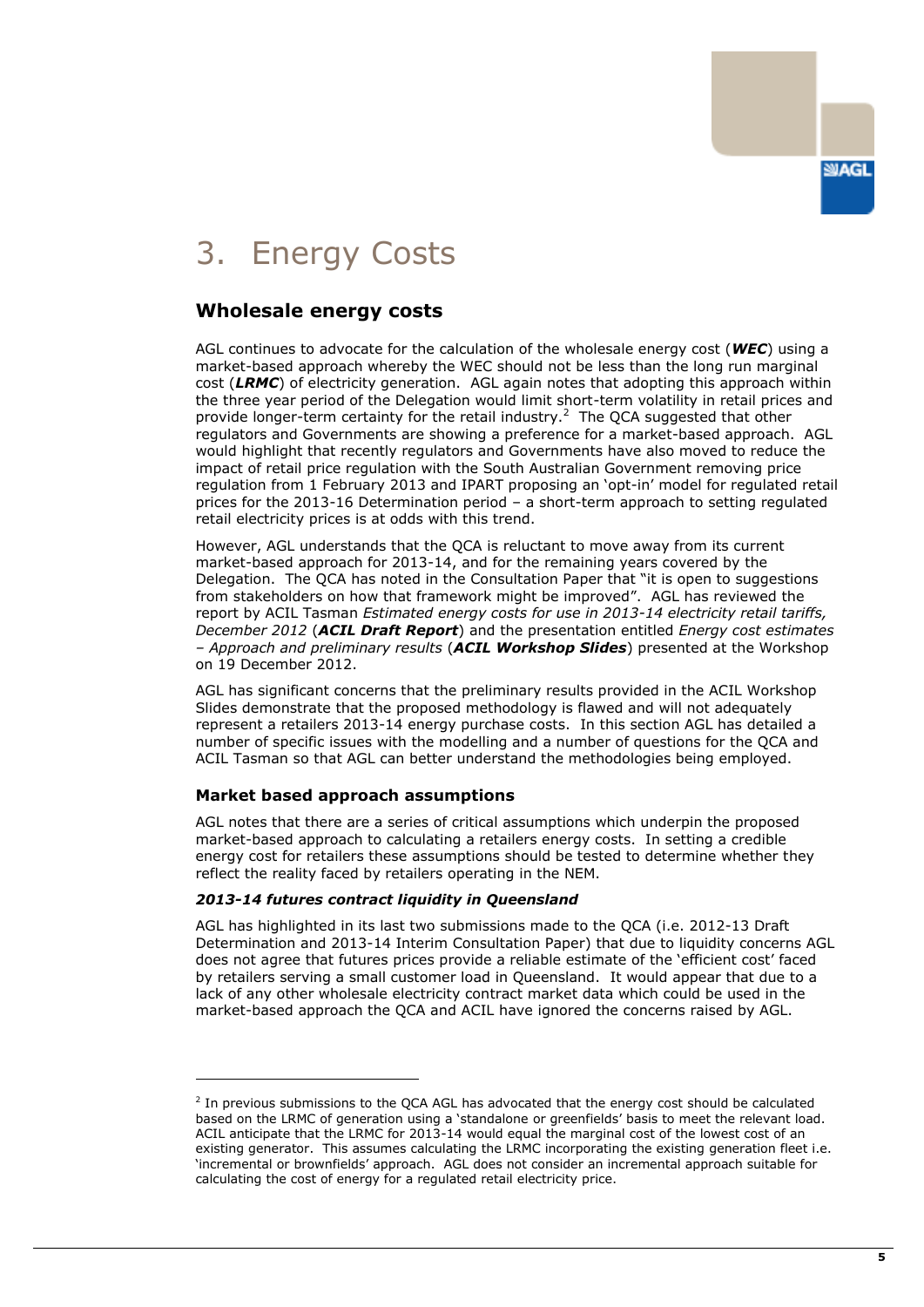In the ACIL Draft Report, ACIL argued that other hedging arrangements entered into by retailers do not warrant consideration when setting the energy purchase cost for one year because a prudent hedging strategy using published contract prices with forecast spot prices will provide the "efficient cost" for that period (i.e. because these contracts are available, the hedging strategy can be prosecuted and the spot prices represent a reasonable forecast, then this cost is available to all retailers). Therefore using any other approach would be inefficient and result in a misallocation of resources. This approach is based upon the assumption that the contract market is completely liquid and therefore all retailers can access these prices for their entire load.

As AGL has shown in our previous submissions, the trading levels of QLD contracts on the d-cypha Trade platform have not indicated that historically the market is completely liquid and AGL does not expect 2013-14 to be any different. In addition, if a single large retailer, let alone all retailers, sought to hedge their loads using these contracts then the prices for these contracts would be significantly affected. ACIL has not attempted to estimate what the forward contract prices would be under this situation but simply assumes that the contract prices of a small sample of incremental trades will be representative. The result is that contract prices do not reflect a price which would be available to retailers under the conditions modelled by ACIL. One approach to address this issue would be to include a liquidity risk premium as part of the EPC (discussed in further detail later in the submission).

Also AGL has previously highlighted that long-term hedging arrangements mean that the conditions which are being hedged are by their nature more uncertain. Option theory and practice supports the view that instrument valuations increase as the tenor of the instrument increases. Accordingly, it is most unlikely that such instruments, by reducing retailer risks, could somehow be cheaper. ACIL has effectively ignored prudent retailer practice of diversifying price and volume risk through a number of different hedging arrangements.

In addition, at the recent Workshop, AGL queried whether ACIL considered liquidity levels (i.e. volume traded or open interest at a point-in-time) of d-cypha Trade contracts to confirm whether the price can be deemed "efficient". ACIL noted that the efficacy of the pricing is judged against data on historical OTC trades which ACIL acquire from a broker. AGL does not believe that a comparison of illiquid contract prices against a limited selection of futures contract trades addresses the liquidity concerns and the increased cost of long-term hedging arrangements described above.

#### *Lack of transparent PPA information*

-

ACIL argued that information on PPAs is not in the public domain and therefore ACIL do not have access to such information. $3$  AGL provided a submission to the QCA on the 2012-13 Draft Determination dated 8 May 2012 in which AGL presents two methodologies for calculating the theoretical price of a PPA equivalent to a base or peak swap.<sup>4</sup> AGL notes that this approach could provide an option for consideration PPA costs of retailers as part of the EPC allowance. AGL requests that the QCA/ACIL give this approach further consideration, and provide feedback why this type of approach should not be included in estimating a retailer's EPC.

 $3$  ACIL Tasman, Estimated energy costs for use in 2013-14 electricity retail tariffs, December 2012. Page 12.

<sup>4</sup> AGL Energy Ltd. Regulated Retail Electricity Prices 2012-13 (March 2012) - Supplementary Information, 8 May 2012.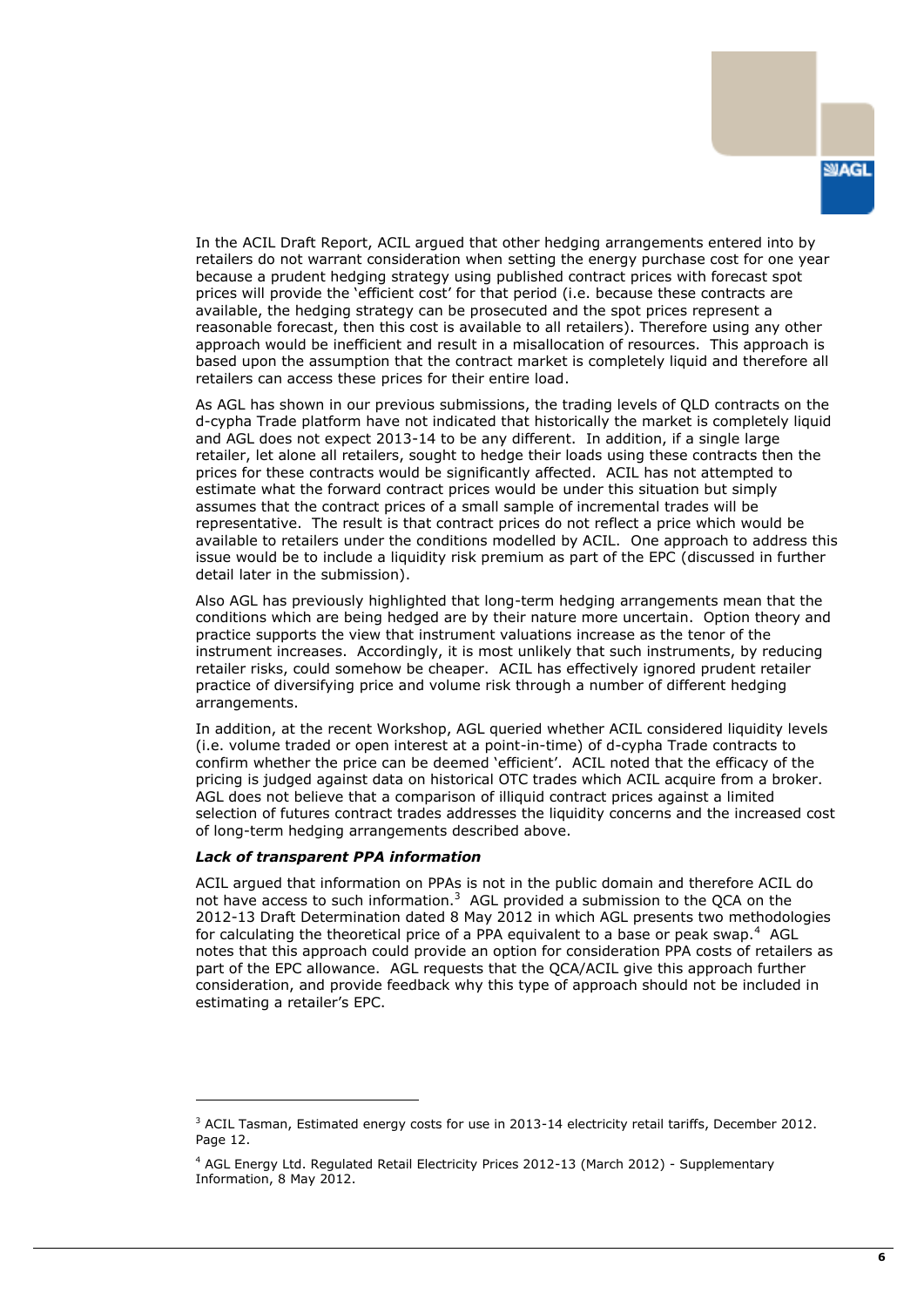

## **Market-based approach methodology**

The QCA proposed two changes to the methodology employed by ACIL in 2012-13, in summary:

- a) Changing the data source for demand forecasts; and
- b) Use of the  $95<sup>th</sup>$  percentile of the distribution of energy purchase cost (EPC) estimates to better reflect "volume risk faced by retailers in this period of high volume uncertainty".

AGL does not in principle oppose these changes to the EPC methodology. However, AGL does have a number of specific concerns with the methodology described in the ACIL Draft Report and the preliminary results in the ACIL Workshop Slides. AGL has listed out these concerns below and highlighted a number of specific questions which AGL requests that the QCA/ACIL provide a response to as part of the Draft Determination:

#### **1) Development of simulated load traces**

In their proposed methodology, ACIL has described their process for constructing 39 simulated load traces for each NEM region and settlement class. This is done by selecting daily load profiles from actual load data in the three years 2009-10 to 2011-12, based upon a comparison of daily temperature profiles from 2009-10 to 2011-12 with the corresponding temperature data for 39 simulation years. The actual load data is then normalised to the 2011-12 demand levels so that the 42 load traces represent levels in line with 2011-12.

By using an approach which relies on a limited number of years of actual data to represent 42 years of loads, AGL is concerned whether this type of methodology adequately represents the historic variability in the load over the years. In ACIL's approach, given that 42 simulation years are derived from only 3 years of actual demands, it is reasonable to assume that demands from particular historical days are replicated multiple times across the various load traces. This becomes of particular importance for historical days where the temperature is greater than the maximum temperature in the actual data years. For example, if the maximum demand day in 2 out of the 39 year traces (e.g. 1980 and 1981) are taken from the same historical day (i.e. maximum temperature day in actual data years), but these two years have different maximum temperatures (e.g. 40.4 and 39.1 respectively), these days will still have the same demand.

*Q. Is there any mechanism in ACIL's methodology to differentiate historical days with hotter or milder weather? If not, does this reduce the range of the historical weather variability?*

#### **2) Scaling of system and settlement loads**

AGL notes that the historical years used as the basis for NSLP and system loads, i.e. from July of 2009 to 30 June of 2012 were a period in which the summer weather of Queensland was relatively mild. Furthermore, the flooding that occurred in 2011 around Brisbane also resulted in reduction of electricity consumption for a significant period in the 2011 summer. Therefore the approach used to scale these demands is of critical importance. AGL has two major concerns with the scaling approach used:

### **i) The variability in maximum demands is suppressed**

ACIL has attempted to simulate demand conditions over a 42 year history of weather conditions, which should give the full range of weather conditions that might be expected to occur over that length of time. However, AGL notes that the actual approach fails to represent the variability in maximum demands that might be expected over time. Firstly,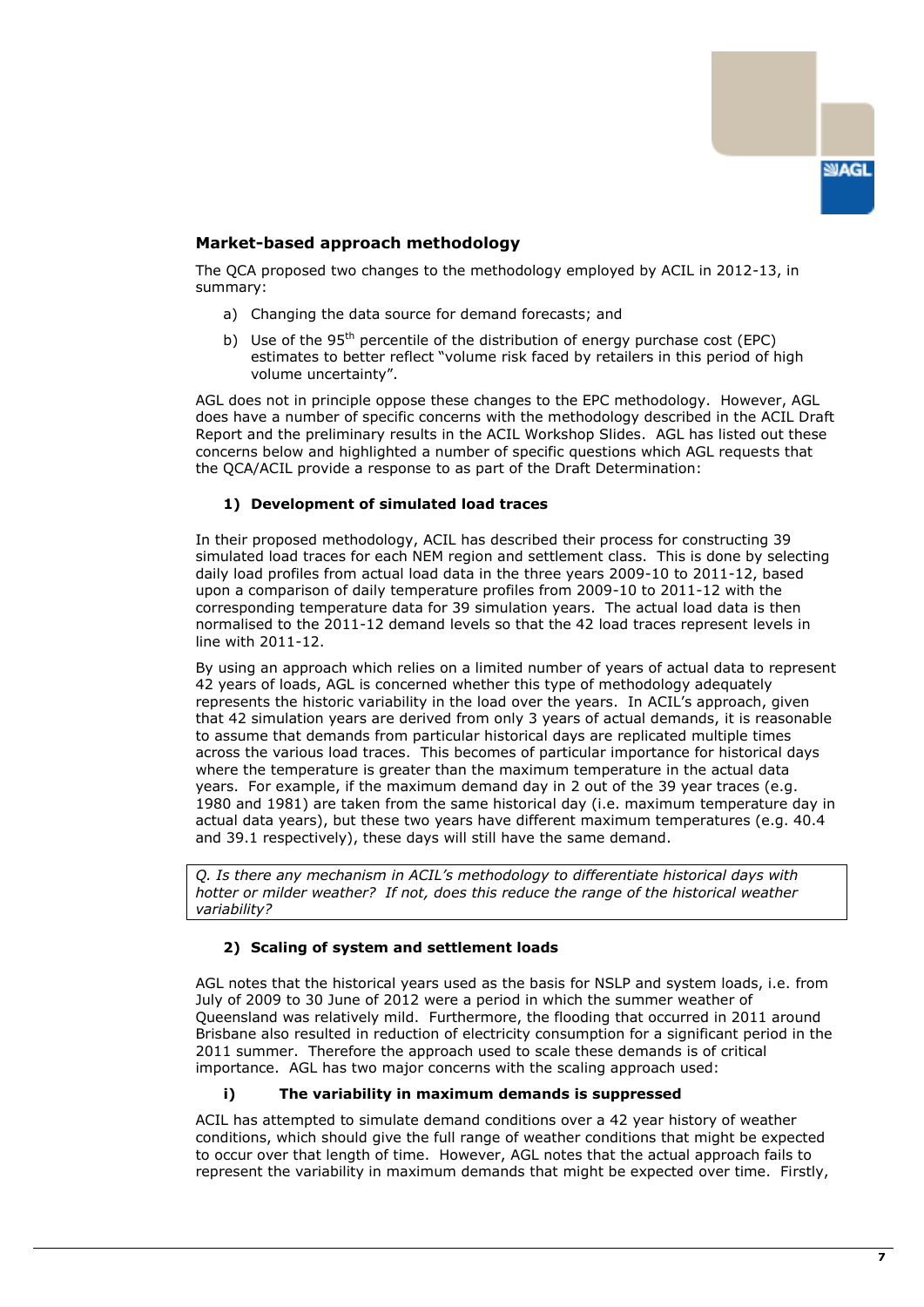

as discussed above the 42 years of weather data are mapped onto only 3 years of genuine demand data. Secondly, the 1 in 10 year maximum system demand has artificially been taken to be the extreme point of the 42 year simulation, whereas in fact at least 4 years (44 simulation cases) should have a demand at this level or higher.

#### **ii) Additional variability of NSLP loads is not represented**

In order to ensure that they are representative of the forecast 2013-14 load, the simulated load traces are adjusted to match the 2013-14 demand and energy forecasts from the AEMO 2012 National Electricity Forecast Report (NEFR). Adjusting the loads is an important step of the proposed methodology because scaling historical loads (which vary during the period in question) based on a number of individual parameters and/or on a particular mapping method can affect the shape of the load (over the period in question), and in turn the cost of hedging this load.

At the December 2012 workshop, AGL requested clarification of the approach used to scale NSLP (as opposed to system) maximum demands. ACIL suggested that descriptions of this process in previous ACIL documents would address any queries. On this basis, AGL has reviewed the descriptions in ACIL's 2013-14 Draft Report (December 2012), 2012-13 Draft Report (March 2012) and the 2012-13 Final Report (May 2012). In the 2012-13 Draft Report, ACIL provided a more detailed discussion of the approach used to scale the loads (page 15), including:

*"Using a non-linear transformation the 41 years of load data are adjusted to match the AEMO 2011 ESOO forecast for each NEM region…The matching 41 years of load traces for Energex total, Energex NSLP and the individual tariff load traces are also adjusted by the same amounts to provide consistent load traces to represent 2012/13."*

This appears to state that NSLP maximum loads have only been scaled in line with system demand loads. AGL is concerned that this approach does not adequately reflect the additional volatility in the NSLP compared to the QLD system load. This effect can be seen very starkly in recent years:

|             | <b>Maximum QLD</b><br>system load | <b>Maximum Energex</b><br><b>NSLP load</b> |
|-------------|-----------------------------------|--------------------------------------------|
| FY08        | 8,116MW                           | 2,386MW                                    |
| <b>FY09</b> | 8,683MW                           | 2,582MW                                    |
| <b>FY10</b> | 8,931MW                           | 2,785MW                                    |
| <b>FY11</b> | 8,846MW                           | 2,528MW                                    |
| <b>FY12</b> | 8,714MW                           | 2,521MW                                    |

**Table 1:** Historical Maximum Load (QLD System vs. Energex NSLP)

Over the last 5 years system demands have peaked at 8,658MW on average, but reached 8,931MW on one occasion (in FY10). This 273MW variation represents around 3% of the total. By contrast over the same period the Energex NSLP varied from 2,560MW to 2,785MW, or 9% of the total.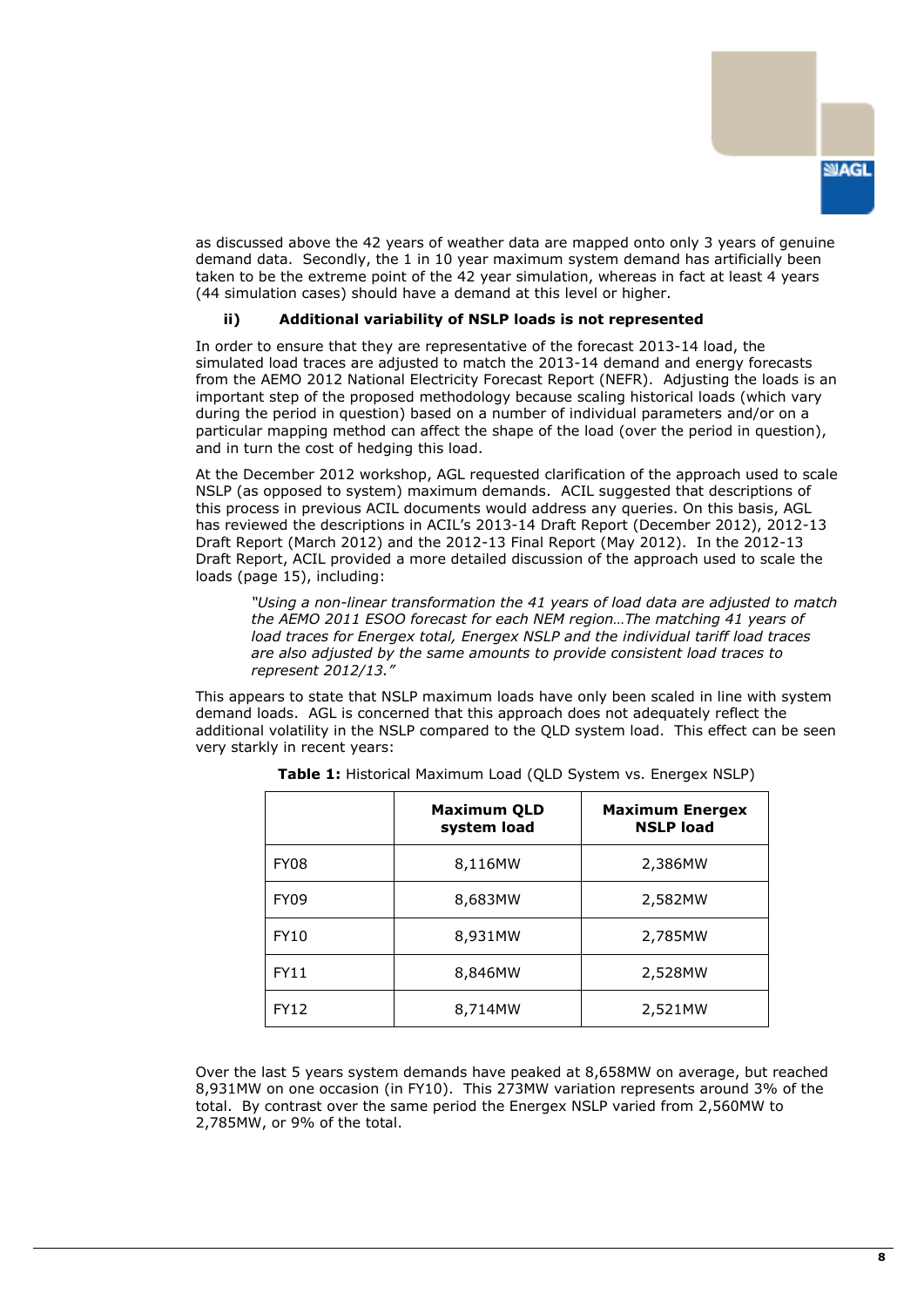

On this basis AGL is of the view that the majority of the variability in the QLD load is in the NSLP load, meaning that where system demands are scaled by 100MW, the entire 100MW should be attributed to the Energex and Ergon NSLP and CLP components.

*Q. Can ACIL provide a more detail explanation of the process applied to scaling the different loads used in the market-based approach?*

## **3) Contract prices and trading costs**

In *Step 8* of the market-based approach, ACIL has described that the futures price data for 2013-14 will be taken from d-cypha Trade and a set of prices will be developed by averaging the prices using a traded volume weighting. In 2011-12 ACIL developed a methodology for sampling traded futures prices acknowledging that periods of electricity futures prices traded on the d-cypha Trade platform occurred while there was significant uncertainty regarding the commencement of the Commonwealth Government's 'carbon pricing scheme'. If futures prices up to 2 years prior to the start of the determination period (i.e. 1 July 2011) are used, it is likely that some of the traded volume used to calculate the contract prices will not reflect the impact of the carbon pricing scheme.

*Q. How does ACIL propose to trade-weight contract prices i.e. over what period to minimise any impact of carbon price uncertainty while maintaining sufficient liquidity?*

As noted earlier, the market-based approach proposed by ACIL carries with it a liquidity risk that contracts are not available at a "reasonable" price. Typically there is a significant spread between the prices proposed by buyers (bid price) and sellers (offer price). If a retailer wishes to purchase contract volumes to hedge their retail load they would be forced to pay the higher offer price, which is generally only a small volume on d-cypha Trade, hence the retailer will be required to pay the next best offer in the market for additional volume. Therefore, the proposed contract prices should be increased to reflect an estimated liquidity risk premium on d-cypha Trade for a retailer contracting their load.

AGL also notes that retailers incur additional costs associated with hedging through the futures market which should be acknowledged in the EPC i.e. exchange fees, broker fees and margining requirements.

#### **4) Preliminary results - Market Risk to Retailers**

The ACIL Workshop Slides presented on 19 December 2012 included a set of preliminary results for the 2013-14 EPC across the different settlement loads. Apart from the estimates themselves, AGL notes that the graphs in Slide 5 provided some insights into the range of energy purchase cost outcomes in the preliminary ACIL modelling. These figures have been reproduced below as Figure 1 and Figure 2. AGL has major concerns about the results as they are shown, as discussed below.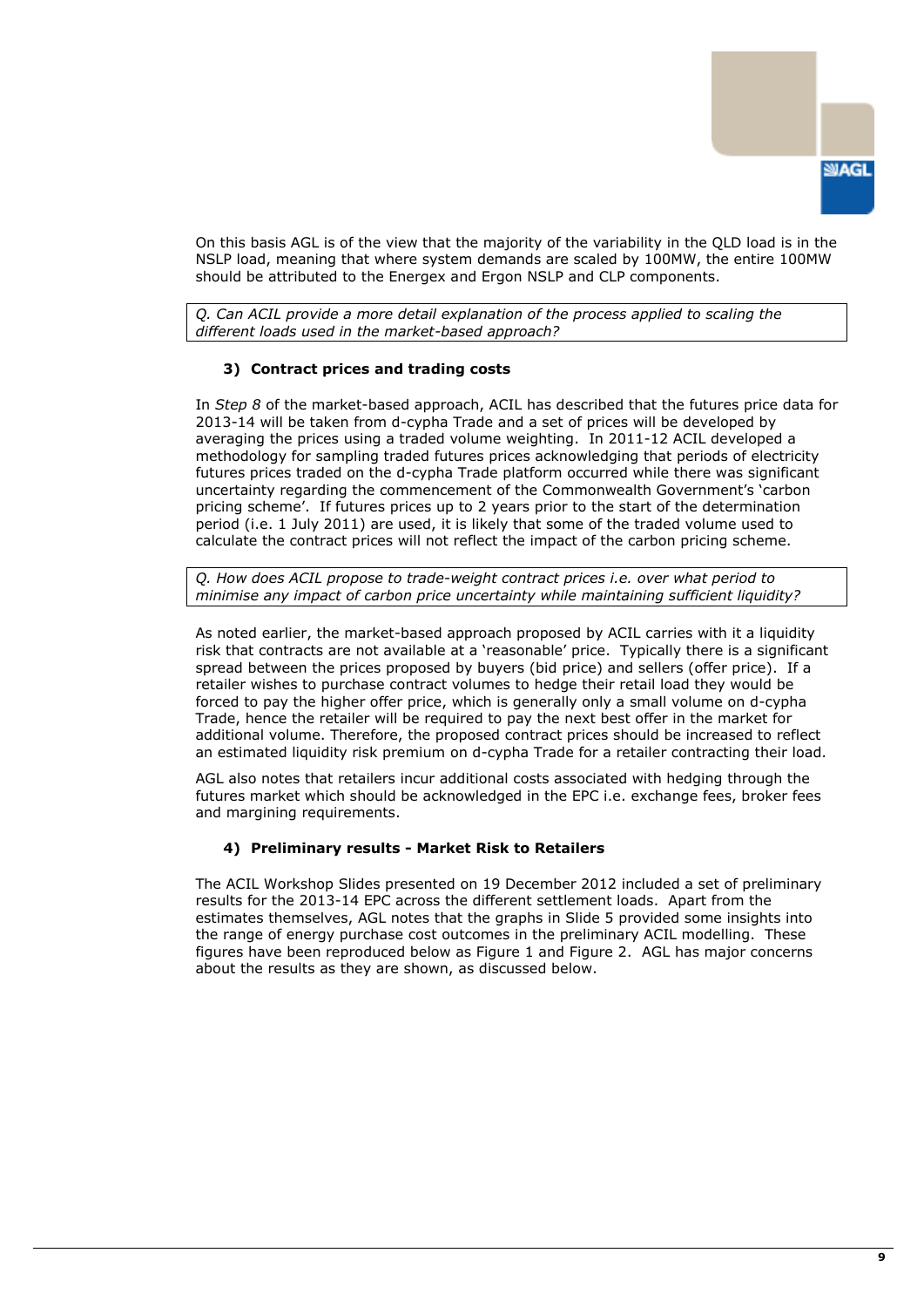



**Figure 1 – ACIL Workshop Slides (Slide 5 – Market Simulations, Low Growth)**

**Figure 2 – ACIL Workshop Slides (Slide 5 – Market Simulations, Medium Growth)**



#### **i) Retailer risk exposure**

In Figure 1, the results for the EPC (hedged) are generally higher than the results for the EPC (100% spot) for the Low Growth scenario. At the same time, the spread/risk of the EPC (hedged) results is much lower than the EPC (100% spot) results. This is consistent with the expectation that a retailer can reduce price risk by hedging, but this will result in a higher cost.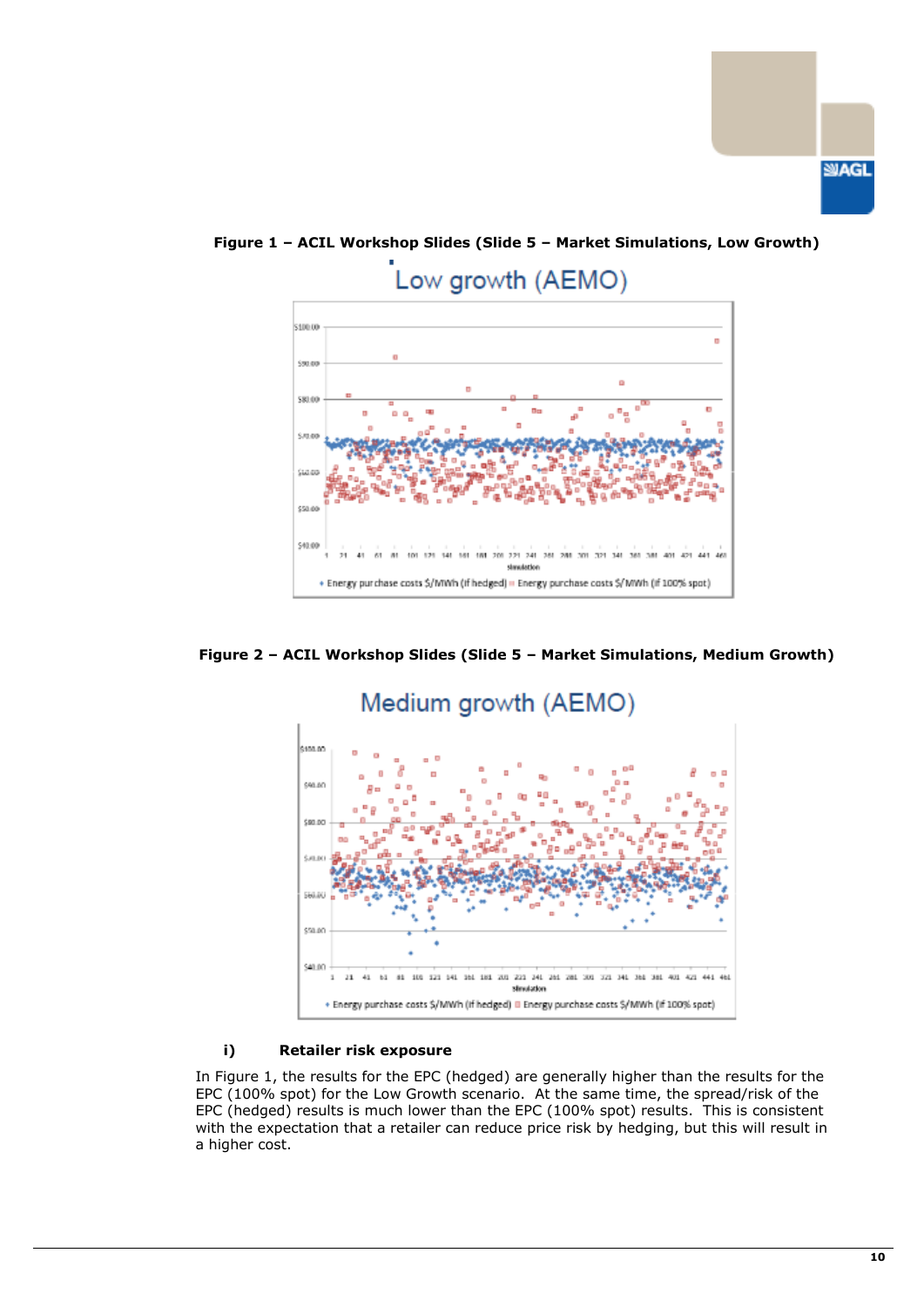In Figure 2, the EPC modelled using the Medium Growth scenario shows the opposite which is that a retailer can reduce its price risk by hedging but at a lower cost than being fully exposed to spot market price risk. At the workshop ACIL explained that the nature of the hedging strategy being employed meant that in the Medium Growth scenario there were higher spot prices and therefore the contract strategy resulted in windfall gains for the retailer, and therefore a range of lower EPC results.

ACIL seems to suggest that the average cost under a hedging position will fall below the average cost of a retailer exposed to the simulated spot market. Reducing risk comes at a cost so it is nonsensical to suggest that it is cheaper to do so.

#### **ii) Range of EPC Results**

In Figure 1 and Figure 2, the results for EPC (100% spot), as expected, show a considerable degree of variability. The EPC (hedged) results show considerably less variability, also as expected. AGL is concerned that even with significant variability in the EPC (100% spot) results the EPC (hedged) results appear to put a 'ceiling' on the retailer's costs. For example, it is remarkable that in Figure 2 there is only one case shown with an EPC that exceeds around \$70. This could only be the case if the retailer was fully hedged against all incidences of high prices.

The modelled hedging strategy is to hedge to 5% above the 50% POE maximum load. On the surface this appears conservative. However due to the reality of extremely volatile NSLP loads modelled this strategy would certainly be insufficient in high demand years. As discussed previously, in FY10 the maximum NSLP demand was 9% higher than in the average year. It follows that over the modelled 42 years one would expect a significant number of occurrences where demands exceed the 5% buffer in the contract position. In each such case the retailer would be exposed to any high spot prices that occur, and under such circumstances high spot prices are almost inevitable due to the unusually high demands.

Figures 1 and 2 reproduced above seem to tell a very different story, wherein the retailer has not suffered any significant exposure in a single one of the 462 cases modelled. AGL is not convinced that this is a credible forecast of a retailers risk exposure and requests more detail on the modelling results to better understand this outcome.

On the basis that the contract strategy assumed by ACIL is sound, this leads AGL to question the reasonableness of the spot prices/loads used to generate this distribution of EPC results. AGL suggests two possible explanations could be:

- i) The process of scaling the loads (discussed earlier) may have reduced the variability of the mass market loads i.e. Energex NSLP; and
- ii) The model does not realistically represent pool price volatility

AGL requests that the QCA/ACIL address these concerns in order to confirm the reasonableness of the assumptions which underpin the EPC modelling.

It should be noted that AGL does not advocate increasing the hedge level modelled as this strategy would generally incur prohibitive contracting costs. However these conditions are an inescapable feature of electricity retailing and must be fairly represented.

### **5) Retailer volume risk – move to 95th percentile EPC**

AGL supports the change proposed by the QCA in relation to the choice of EPC from the distribution of simulated results i.e. from median to 95<sup>th</sup> percentile of the EPC distribution. ACIL acknowledged the suitability of this change because their proposed approach does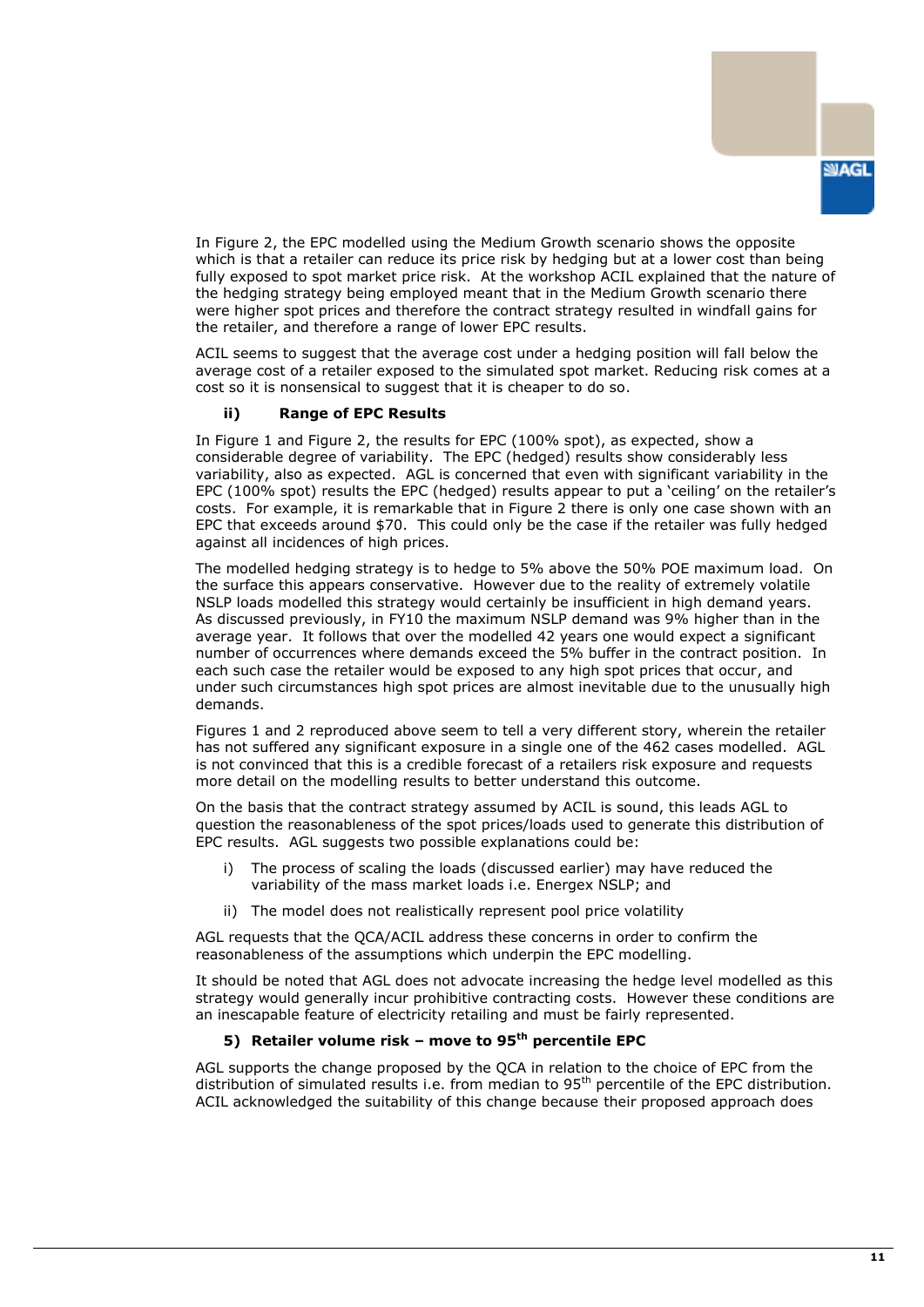not fully account for "other uncertainties....and.... residual market volume or price risk"<sup>5</sup>. However, as noted earlier in relation to ACIL"s approach, the apparent reduction in the variability of the loads, and therefore the spot prices, which will be used means that the distribution of EPC results is narrower than AGL would otherwise expect i.e. the difference between the median EPC and the  $95<sup>th</sup>$  percentile is lower than anticipated. If the distribution of load, spot price and therefore EPC results better reflected the variability that AGL would expect to see then the EPC distribution would be greater.

AGL anticipates that by publishing the data related to the distribution of EPC results, loads and spot prices in the Draft Determination a more detailed analysis of these results will be possible.

#### *6) Transparency of spot price modelling*

ACIL"s proposed approach relies on a "black box" model of pool prices as well as a complex simulation methodology involving 462 iterations at a half-hourly level. In each simulation the modelled EPC will depend on the volatility of spot prices, coincidence of high demand with high prices and effectiveness of hedging.

To mitigate the lack of transparency inherent with the approach, AGL believe it is imperative that full details of the inputs and outputs to the model are made available to allow stakeholders to gain confidence and understanding in the model.

AGL requests that for each simulation half hourly pool prices, half hourly NSLP loads, contract volumes for base, peak and cap contracts, and details of the outages modelled are made available. This information is essential to deriving the EPC outcomes.

AGL also notes that no details have been provided of the system loads (half hourly), bids or outages modelled and request that further details of both are made available.

## **Enhancing time of use signals**

AGL supports the use of time-of-use pricing to provide consumers with better price signals driven by the costs of supplying their energy at different times. However, in setting regulated retail prices AGL is of the view that the wholesale energy costs should be modelled on the same basis that retailers settle the energy costs in the wholesale market.

## <span id="page-13-0"></span>**Green costs**

#### **Queensland Gas Scheme**

AGL is of the view that the cost allowances to meet other "green" schemes, such as the RET and the Queensland Gas Scheme, should reflect the long-term cost of compliance rather than short-term market-based costs. This has been recognised by the QCA and it"s consultants in determining the 2012-13 allowance for the QLD Gas Scheme. The approach used acknowledges "that retailers have prudently entered arrangements to acquire GEC"s which have legitimately added to the EPC".<sup>6</sup>

## **LRET**

-

AGL is of the view that in determining the cost allowance for LRET compliance the QCA should consider the range of costs that would be experienced by a retailer sourcing LGCs

<sup>&</sup>lt;sup>5</sup> ACIL Tasman, Estimated energy costs for use in 2013-14 electricity retail tariffs, December 2012. Page 16

 $6$  ACIL Tasman, Estimated energy purchase costs for Final Determination, Prepared for the Queensland Competition Authority, May 2012. Page 22.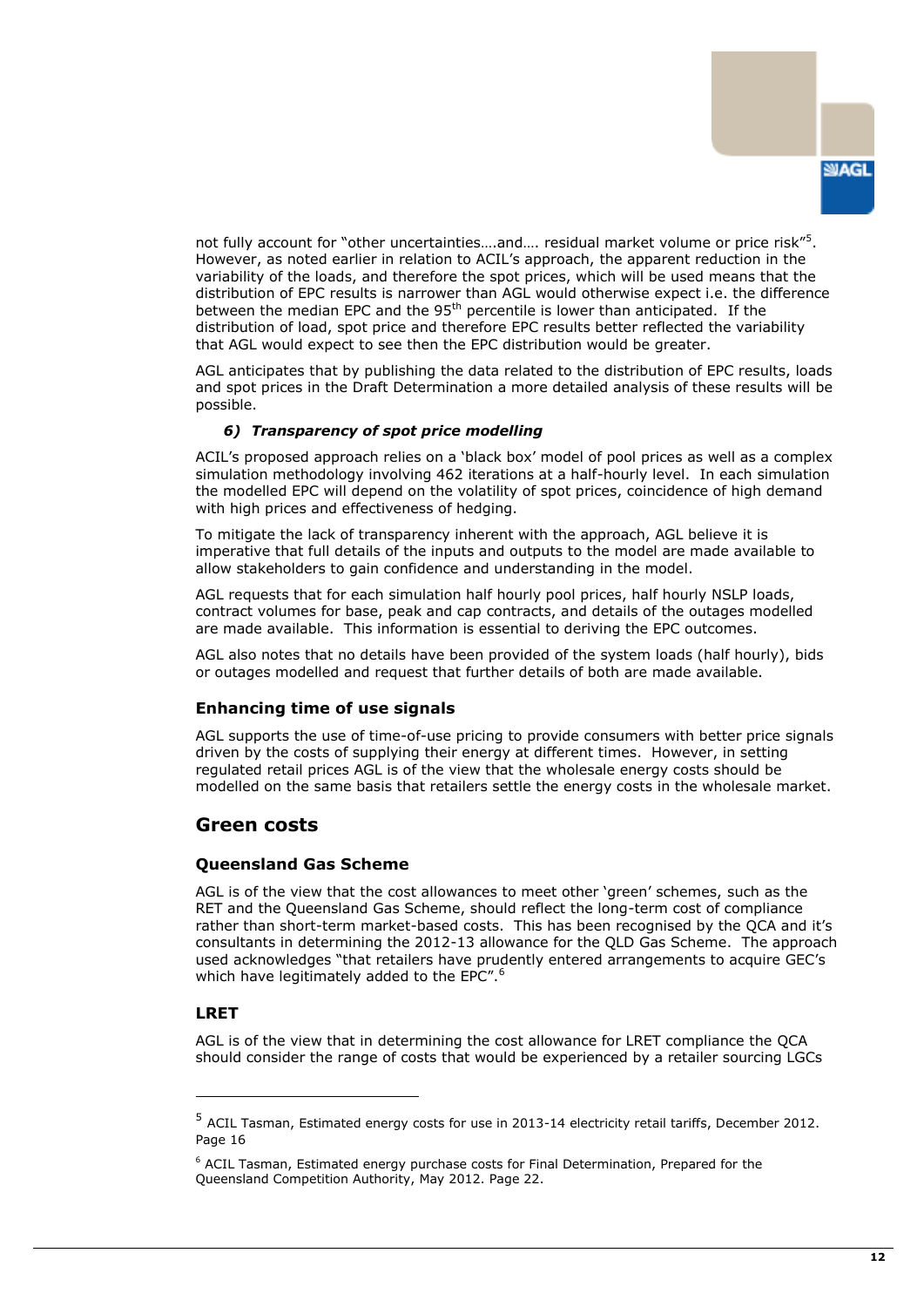

not only from the market. Therefore AGL is of the view that in setting the allowance for a retailer's cost of compliance with the LRET scheme using the LRMC of compliance is the most appropriate approach in setting a regulated retail electricity price.

The QCA has dismissed this approach and proposes to continue with using a market-based approach as used in 2012-13. AGL requests that the QCA make the data available on LGC prices and any assumptions for the RPP clear and transparent as part of the Draft Determination.

### **SRES**

AGL notes that the nature of the SRES makes it very difficult for regulators to accurately forecast an accurate SRES allowance for a future period. While acknowledging recent recommended changes to the STC Clearing House made by the Climate Change Authority, AGL does not support the use of market prices to set a future cost of scheme compliance for retailers. AGL notes that numerous changes in the market and other regulatory decisions have meant that fundamentals of the STC market have changed over time, and this could continue over the coming years.

AGL remains of the view that the cost allowance for SRES compliance should be based upon the clearing house STC price (i.e. \$40/STC) and the most recent estimate of the STP for the years in question.

## <span id="page-14-0"></span>**NEM fees and ancillary services charges**

AGL supports the continuation of the approach the QCA used in previous determinations to assess the NEM fees and ancillary service charges.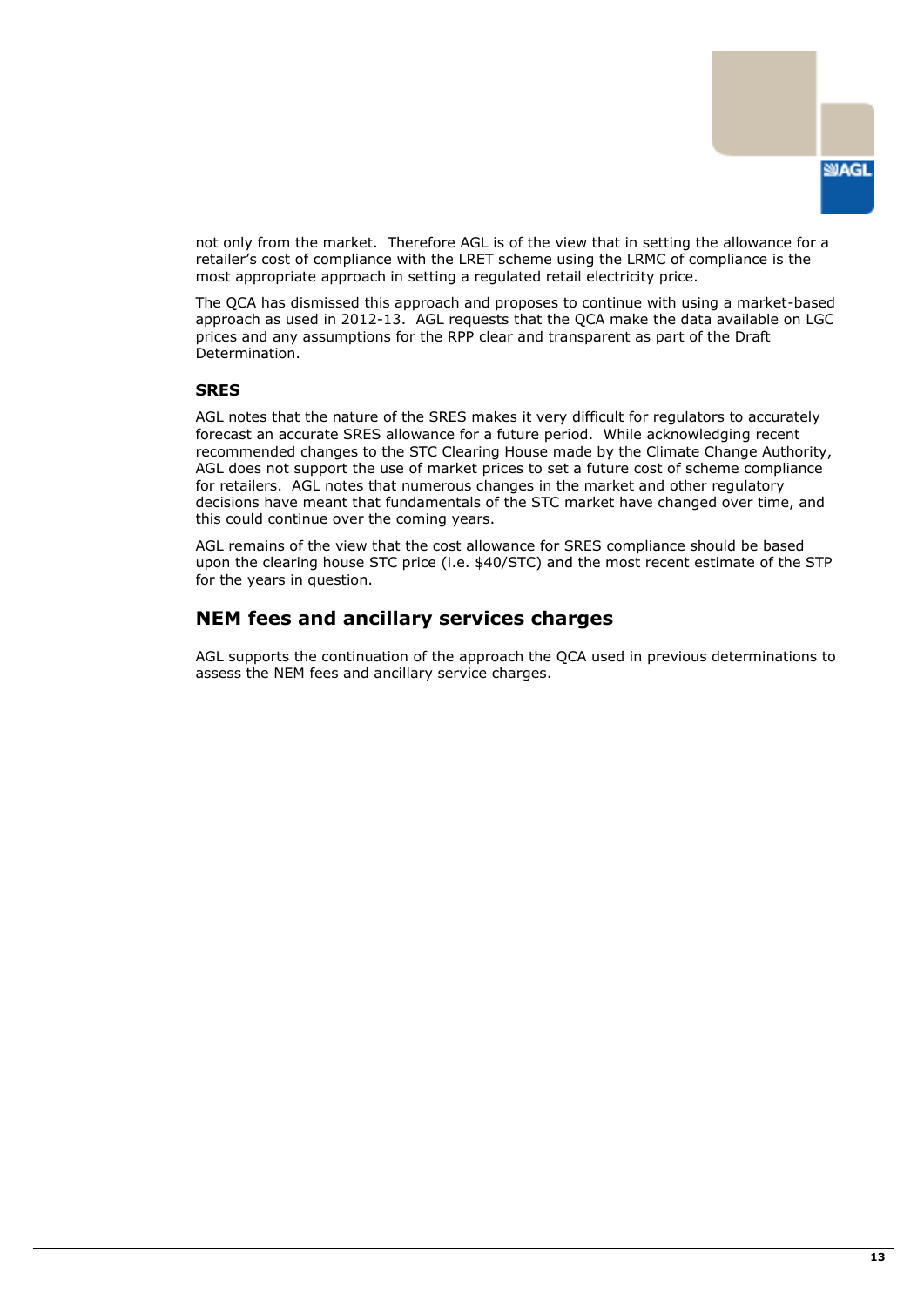# **SMAGL**

# <span id="page-15-0"></span>4. Retail Costs

# <span id="page-15-1"></span>**Retail operating costs**

In the 2012-13 Final Determination the QCA assessed the retail operating costs (ROC) for small customers consuming up to 100 MWh/year to be \$130.67/MWh. This ROC amount is based on an "efficient, representative retailer". Although AGL supports the QCA"s approach in taking into account regulatory fees which are specific to QLD, AGL continues to be concerned about the practice of state-based regulators referencing each other"s benchmarks without inputs from retailers.

To provide a guide to the possible level of retail operating costs on a per customer basis, AGL refers to its publicly reported costs. In announcements to the market, AGL has published details of its financial performance in an ASX Appendix 4E report. For the financial year ended 30 June 2012, AGL has reported the information below in section 4.1.4.2 Cost to Serve Analysis:

| Table 2: Cost to Serve Analysis |  |  |  |  |  |
|---------------------------------|--|--|--|--|--|
|---------------------------------|--|--|--|--|--|

|                                |           | Year ended 30<br><b>June 2012</b> | Year ended 30<br><b>June 2011</b> |
|--------------------------------|-----------|-----------------------------------|-----------------------------------|
| <b>Net operating costs</b>     | \$million | 321.7                             | 290.8                             |
| Net operating cost per account |           | 95.38                             | 89.34                             |

These amounts represented costs which are directly related to the retail business and do not include operating costs related to Merchant Energy involved in managing the wholesale energy portfolio and Corporate Costs. They also do not fully reflect the direct cash outlays for customer acquisition incurred during the year as these costs are amortised.

In 2011-12, Corporate Costs or Centrally Managed Expenses which can be allocated to Retail Energy amounted to \$55.8 million but there is a further \$94.5 million which remained unallocated (section 4.5 of ASX Appendix 4E report).

When operating costs related to Merchant Energy and Corporate (including a re-allocation of the unallocated amount), as well as the reversal of capitalised costs and amortisation of campaign costs, are considered, the cost per customer would be around \$45 per customer higher for 2011-12. The adjusted net operating cost per customer which includes acquisition and retention costs incurred during the year would be about \$140. This is an average across electricity and natural gas customers.

Therefore, under the current definition of an efficient retailer, the 2012-13 ROC of \$130.67 is lower than the actual operating costs which AGL incurred in 2011-12. If costs are reallocated on the basis of fuel (electricity or natural gas), the operating costs relating to small electricity customers overall will be even higher, predominantly due to higher bad debts costs as electricity bills are significantly larger than natural gas bills.

As AGL is one of the largest retailers in south east Australia, AGL"s costs reflect some economies of scale. The current benchmark for operating costs is therefore unlikely to facilitate competition. In addition, the QCA should consider re-defining the retailer to be a "new entrant retailer" to fully account for the costs of acquiring customers.

In relation to the allocation of ROC, AGL agrees that it is appropriate to allocate 100% of ROC to the fixed component of each retail tariff with the exception of controlled load tariffs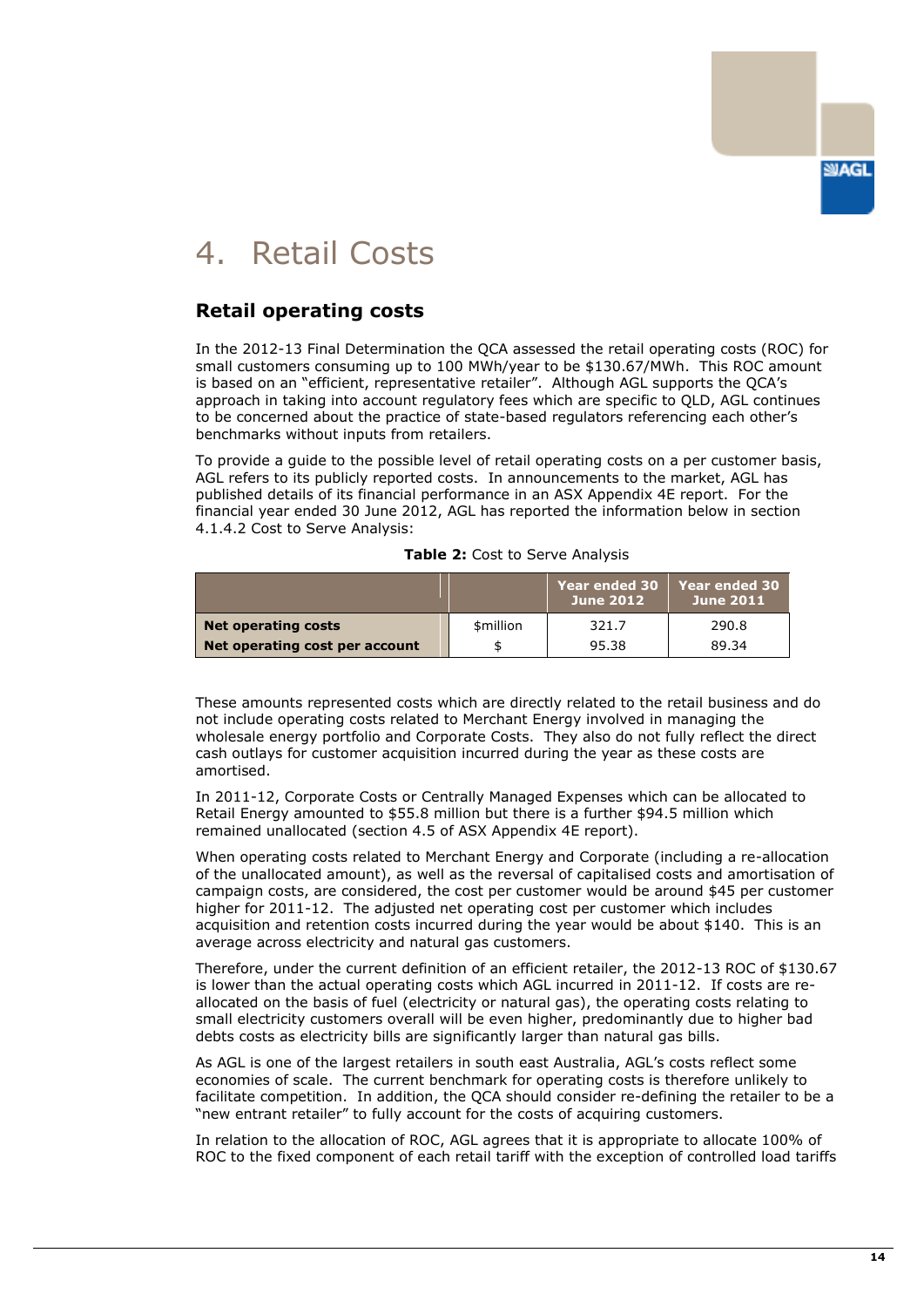

and unmetered tariffs. As suggested by the QCA, retail costs are unlikely to vary with consumption.

# <span id="page-16-0"></span>**Retail margin**

The current retail margin of 5.4% is based on the decision by IPART in the 2010 review of regulated retail electricity prices. In the Consultation Paper, the QCA has referred to the arguments which AGL and other retailers have put forward that the risk of retailing in QLD is higher than in NSW due to the lack of a LRMC floor in the cost of energy. AGL considers that this continues to be a valid point. Although it is difficult to establish a retail margin which can be easily verified, some acknowledgement of the higher risk should be allowed. In addition, as AGL had previously submitted, the retail margin cannot be determined in isolation to the other cost components. If wholesale energy costs and retail operating costs are set too low, the effective retail margin will be lower.

The QCA also referred to the Government's query as to whether the retail margin should be applied to all cost components, given that network costs are treated as a pass-through cost. AGL agrees with the QCA"s point that network costs are not necessarily a costless pass-through and where a customer does not pay their bills, a retailer will not recoup all relevant network costs.

In relation to the application of the retail margin to tariffs, AGL agrees with the OCA's approach of applying the retail margin equally to each component of each retail tariff.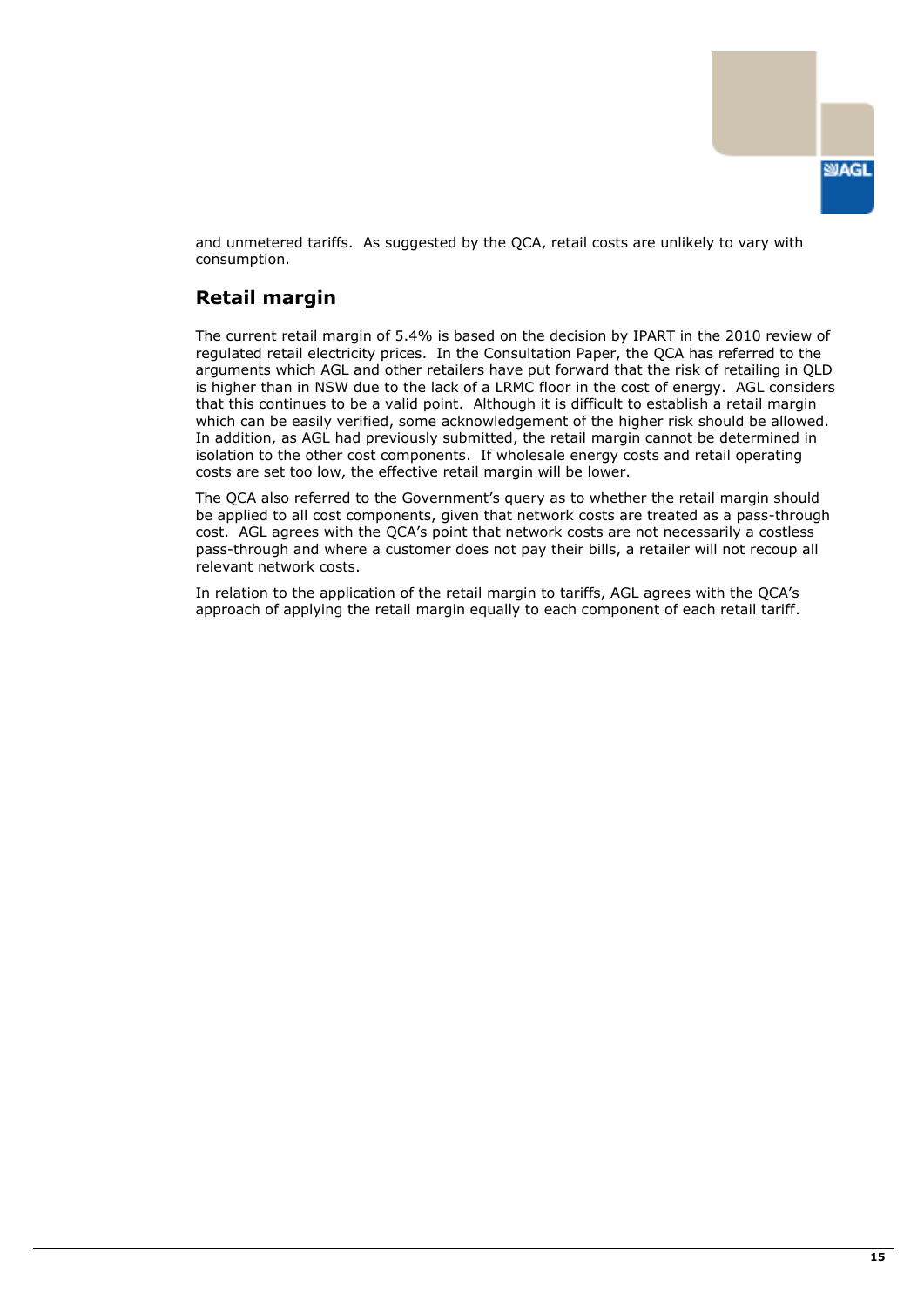# <span id="page-17-0"></span>5. Competition and Other Issues

# <span id="page-17-1"></span>**Competition Considerations**

The QCA has claimed that neither the 2012-13 Determination nor the Tariff 11 freeze has negatively impacted competition. AGL does not agree with this.

Although there are other types of information which could be relevant, the switching or transfer rate such as those published by AEMO (Monthly Retail Transfer Statistics) is a simple but useful guide to assess the level of competitive activity. There are changes in switching rates from month to month and there are lags between marketing activity and customer transfers. However, it is clear that despite the switching rate stabilising in October and November 2012 as noted by the QCA, the switching rate in QLD has remained well below that of the other states in the NEM (see Figure 3 below). AGL contends that this is strongly suggests that competition is relatively weak compared with other jurisdictions.





In relation to the market offers available, it should be noted they do vary from time to time. In addition, the types of products offers vary from a discount off the total bill to offers with a number of components with a separate discount for direct debit and payment on time. An offer with a 10% discount provides a higher effective discount that an offer which has components which could add up to 10% e.g. a guaranteed 6% plus 2% for direct debit and another 2% for payment on time.

It should also be recognised that new entrant retailers may be prepared to incur losses to establish a customer base, considering the losses as a marketing expense. Therefore, comparing current offers by new entrant retailers with previous offers by established retailers is not a valid way to assess the changes in level of discounts offered. In AGL"s case, the level of discounts offered has been reduced since June 2012. Up to June 2012, AGL had offers of 10 to 15% discount off usage rates, but current offers are based on a maximum discount of up to 9% based on a guaranteed 5% plus 2% for direct debit plus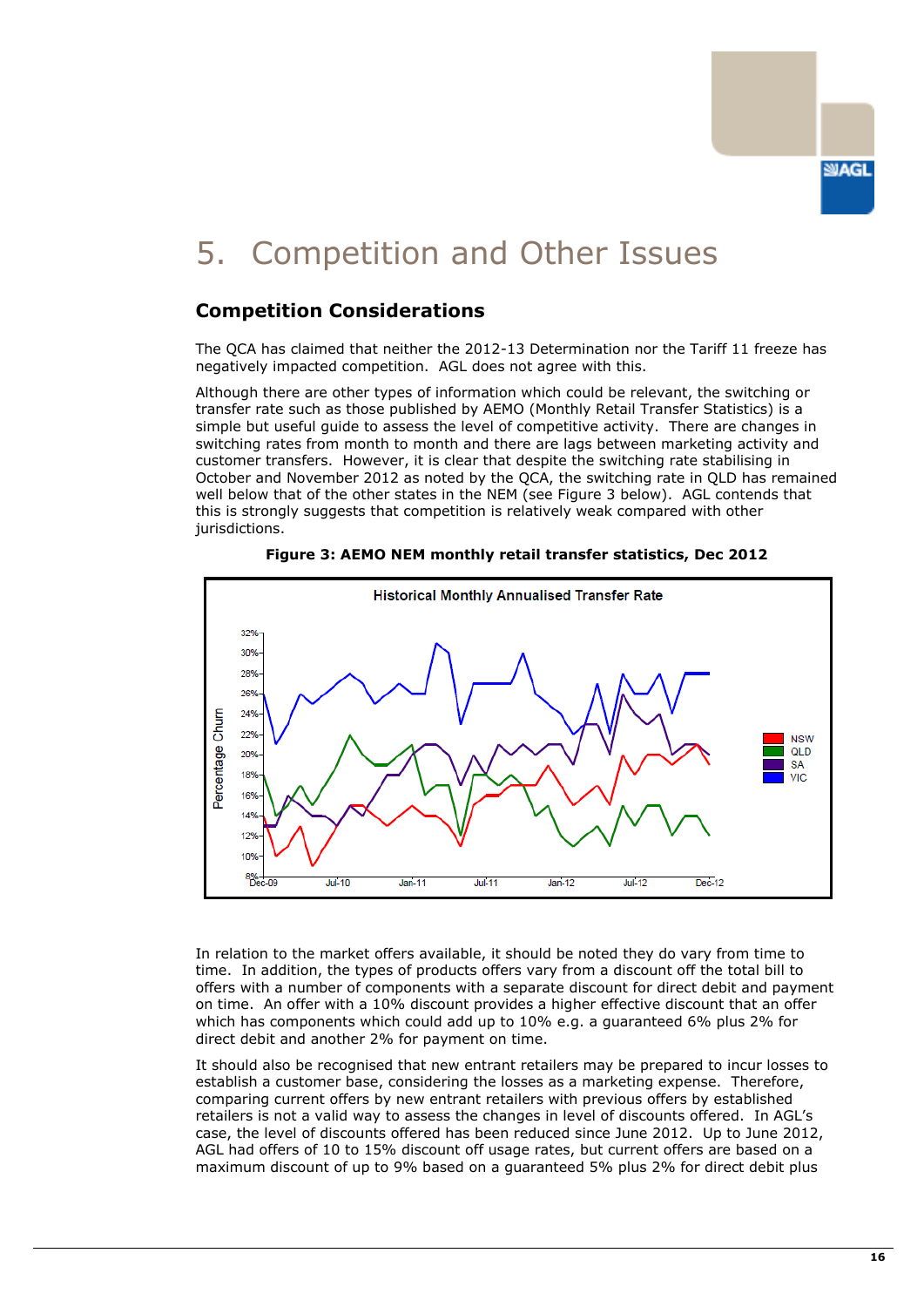

2% for payment on time. In addition, AGL also cut back on its marketing resources in Queensland during 2012 as a direct result of the level of prices set by the QCA.<sup>7</sup>

# <span id="page-18-0"></span>**Allowance for headroom**

As submitted previously, in AGL"s view, the allowance for headroom needs to be at least 5% to enable retailers to compete and provide incentives for customers to switch. In the Consultation Paper, the QCA"s own analysis has supported this:

- The QCA estimated that, on average, the level of headroom was around 6% for Tariff 11 but much higher in most other common tariffs, ranging between 12% and 23%; and
- The maximum discount off Tariff 11 is currently 15%.

In AGL's view, the level of headroom in the tariffs needs to, as a minimum, be maintained to ensure a sustainable level of competition. Based on the indicators of competition discussed in the previous section the QCA should be mindful that further reductions in the regulated price will continue to erode retail competition and runs the risk of undermining market reforms to date.

The QCA has concerns about the lack of customer engagement with a possible option to involve an advertising campaign to encourage customer to shop around. Retailers have been active in providing information to customers about the ability for them to take up market contracts or to switch their energy provider. About two thirds of customers in SEQ have already taken advantage of this opportunity. It is therefore important that strong competition is fostered by the QCA as retailers will be more effective in engaging with customers.

## <span id="page-18-1"></span>**Accounting for unforeseen or uncertain events**

Given that the Delegation is for a three year period, it is appropriate that the QCA consider a cost pass through or catch up mechanism to cover unforeseen or uncertain events. This risk has not been recognised in the QCA"s benchmark for retail margin. Over the past two price determinations, there has been significant under-recovery of the allowance for SRES.

In NSW, IPART has provided cost pass through mechanisms for regulatory and taxation changes. Regulatory change events include:

- Changes in relation to green energy and efficiency schemes;
- Changes in relation to govern imposed hardship policies;
- Unforeseen AEMO charges such as reserve trader or direction event; and
- Retailer of last resort event.

-

Taxation events include income and capital gains tax, penalties, licence fees or other items which are in the nature of taxation.

AGL considers that IPART"s approach to be reasonable. AGL favours an approach which is flexible, not prescriptive, in relation to the types of events which a pass-through mechanism can work with.

Given that the QCA will be reviewing retail prices on an annual basis, it should be straightforward for the QCA to consider and include any relevant and material pass-

<sup>7</sup> AGL Energy Ltd. 2013 Earnings Guidance. Available at: http://svc001intranet.dmoss15.serverweb.com/about/ASXandMedia/Pages/2013EarningsGuidance.aspx